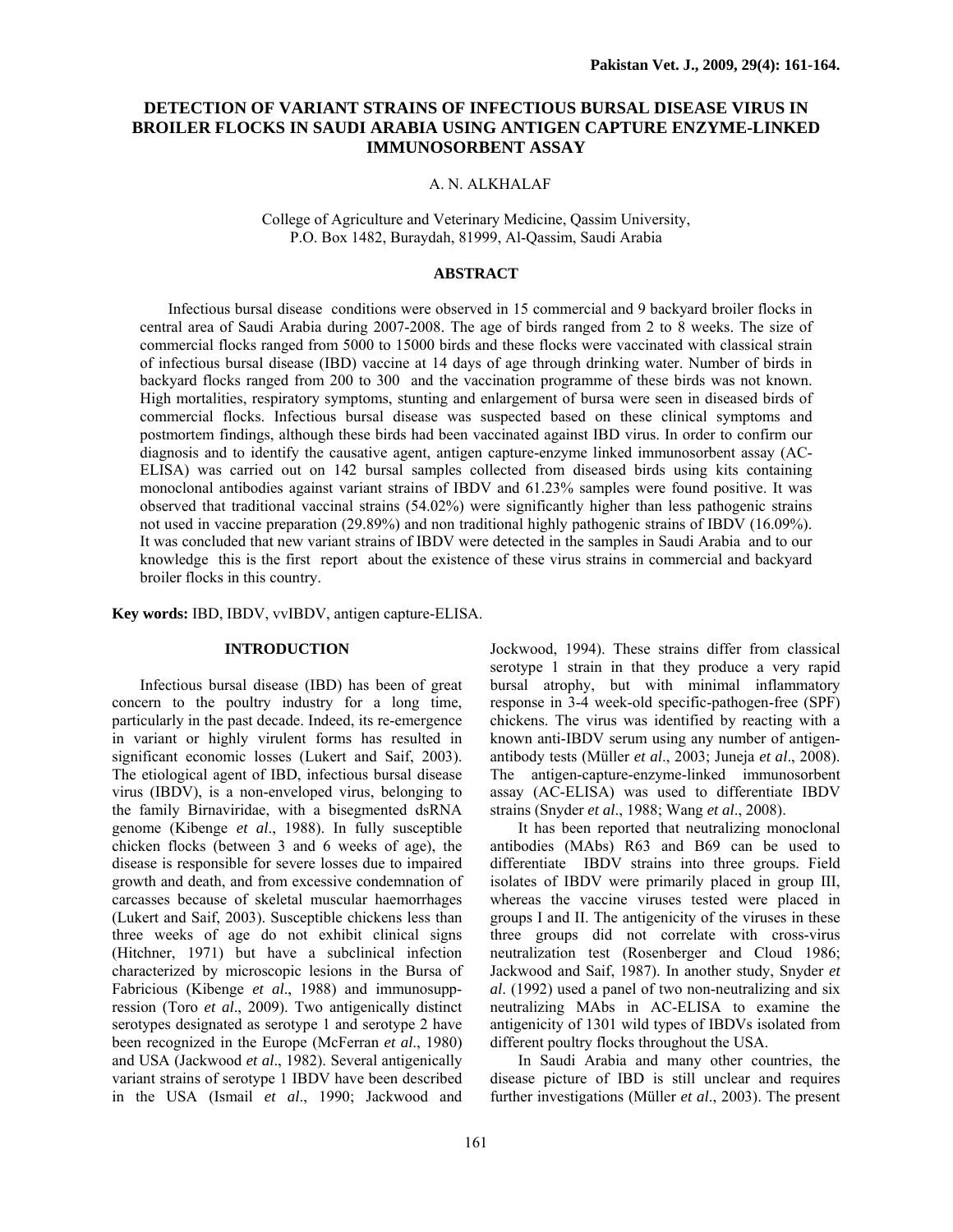study was conducted to investigate suspected infectious bursal disease virus infection among broilers in the central part of Saudi Arabia, using AC-ELISA on bursal samples collected from diseased broiler flocks.

### **MATERIALS AND METHODS**

#### **Sample collection and preparation**

A total of 142 bursa samples were collected from 15 commercial and 9 backyard broiler flocks in central area of Saudi Arabia during 2007-2008. The age of birds ranged from 2 to 8 weeks. The size of commercial flocks ranged from 5000 to 15000 birds and these flocks were vaccinated with classical strain of IBD vaccine at 14 days of age through drinking water. Number of birds in backyard flocks ranged from 200 to 300 and the vaccination programme of these birds was not known. Eight freshly dead or severely-ill birds from commercial flocks and three birds from backyard flocks were examined for postmortem lesions. Bursal samples were collected, chilled as quickly as possible and stored in frozen state for further processing.

Each bursal sample was weighed and placed in 1.5 ml Eppendorf tube. Antigen dilution buffer (diluted 1/20 in deionized water) was added to the sample in a ratio of 1 ml buffer per gram of bursa. Enough sand was added to the bursa after being cut to small pieces and the sample was ground using a pestle into a semihomogenous dense suspension. The tube was capped and the homogenate was frozen at -20ºC. Before performing the assays, the homogenates were thawed, thoroughly mixed, and centrifuged at 1500 x g for 10 minutes. The thawed bursal supernatant of each sample was diluted 1:5 in antigen dilution buffer and used for virus detection and typing, using monoclonal antibodies (MAbs).

#### **Elisa kit**

The ProFLOK®IBD Ag capture test kit was used in the investigation. The kit was obtained from Synbiotics Europe (Lyon, France) and contained IBD screening plates pack (2 plates coated with monoclonal antibody "MAb" # 8), IBD typing plates pack (1-MAb R63 coated plate, 1 MAb B69 coated plate and 1 MAb #10 coated plate), laboratory sand, antigen dilution buffer (10X), ready to use dilution buffer, IBD positive antiserum, goat anti-chicken horseradish peroxidase (HRP) conjugate, plate wash solution (20X), ABTS substrate solution and stop solution (5X).

# **Screening and differentiating AC-ELISA**

The method described by Wu *et al.* (2007) was followed for AC-ELISA. Briefly, required wells of the IBDV MAb-coated plates were charged with antigen. Then bursa samples were added to the wells of MAbcoated plates. Positive samples were confirmed with rest of the MAb-coated plates  $(R63, B69, and # 10)$  MAb-coated plates). The well strips were incubated overnight at 4ºC, contents were discarded and washed 3 times with 1X wash buffer, followed by delivery of the IBDV positive serum and incubation of strips at room temperature. After 3 washings using the 1X wash buffer, HRP conjugate was added to each of the wells, followed by 30 minutes incubation at room temperature and 3 washings using the 1X wash buffer. Then ABTS peroxidase substrate was added, followed by 15 minutes incubation at room temperature and then diluted stop solution was added. The optical densities (OD) of the well strips were read at 405 nm in an ELISA reader (Flow Laboratories, England). Positive and negative control wells were considered, as described by the kit manufacturer.

The OD values obtained from the plate reader were interpreted according to the kit supplier as followings: OD values  $\geq 0.6$  suggested the presence of sufficient IBD viral antigen to cause bursal damage (+), OD values  $\leq 0.3$  suggested the absence of IBD viral antigen (-), while OD values  $>0.3$  and  $< 0.6$  were invalid and process was repeated. Differentiation between variant strains of IBDV was based on the pattern of reaction against the panel of monoclonal antibodies. Data thus collected were analyzed by Chi square test using Minitab software.

### **RESULTS**

Infectious bursal disease (IBD) in commercial and backyard poultry was suspected based on clinical symptoms and presence of pathological changes in the bursa of Fabricuis at postmortem examination. Later, the IBD was confirmed using AC-ELISA. By using ELISA screening plates coated with MAbs, 61.23% (87 out of 142) bursal samples were found positive for IBD. Four different IBD typing plates (MAbs coated plates i.e., #8, B69, R63 and #10) were used for further differentiation of these positive bursal samples (Table 1). It was observed that Classic, GLS, E/Del and RS593 virus was detected by using MAbs #8. MAbs coated plates B69 were able to detect Classic virus type only. MAbs R63 coated plates were able to detect classic and E/Del virus types, whereas  $# 10$  MAbs coated plates detected Classic and GLS virus types (Table 1). Variant strains of IBDV were detected in broiler and backyard poultry bursal samples collected from birds younger than 21 days, while Classic viruses were not detected until 4 weeks of age.

Data analysis revealed that significantly higher samples (54.02%) contained traditional vaccinal strains compared to less pathogenic strains not used in vaccine preparation (29.89%;  $\chi^2 = 4.287$ ; P = 0.038) and non traditional and highly pathogenic strains of IBDV  $(16.09\%; \chi^2 = 13.484; P = 0.001)$ . However, nonsignificant difference was observed between less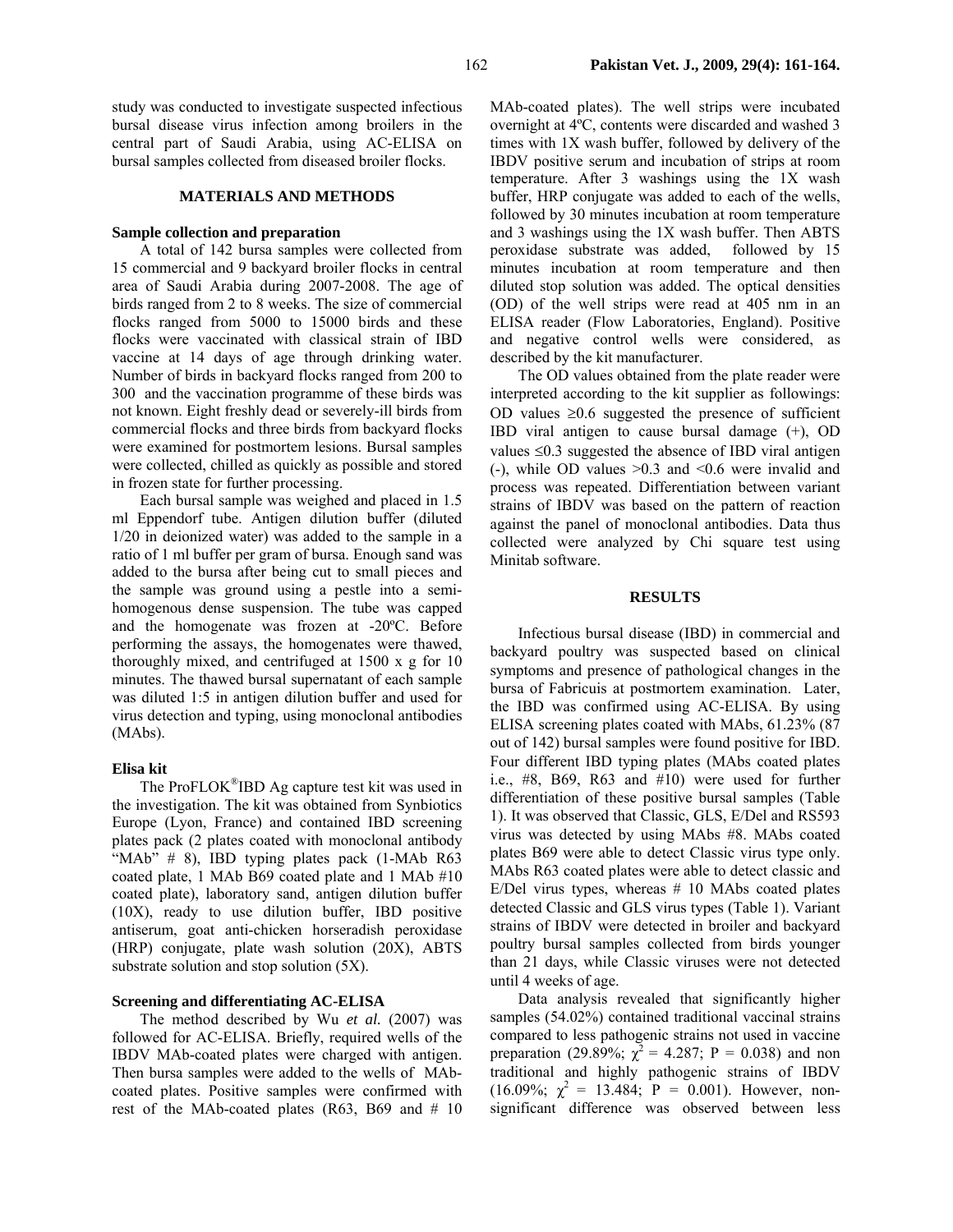pathogenic strains not used in vaccine preparation and non traditional highly pathogenic strains of IBDV (Table 2). The field isolates of IBDV were primarily placed in group III, whereas the vaccine viruses tested were placed in groups I and II.

**Table 1: Screening and differentiation of infectious bursal disease virus variants in broiler bursal samples using monoclonal antibodies** 

| Virus type   | Monoclonal antibody and AC-ELISA<br>reaction* |     |            |     |
|--------------|-----------------------------------------------|-----|------------|-----|
|              |                                               |     |            |     |
|              | #8                                            | B69 | <b>R63</b> | #10 |
| Classic      |                                               |     |            |     |
| <b>GLS</b>   |                                               |     |            |     |
| E/Del        |                                               |     |            |     |
| <b>RS593</b> |                                               |     |            |     |

\*Monoclonal antibodies were supplied as ELISAcoated plate strips with the ProFLOK IBD Ag Capture test kit (Synbiotics)

**Table 2: Identification and differentiation of infectious bursal disease viruses in bursal samples collected from diseased broiler farms (n=87) using AC-ELISA assay** 

| Type of virus                     | <b>Positive samples</b> |                    |
|-----------------------------------|-------------------------|--------------------|
|                                   | <b>Number</b>           | $\frac{6}{9}$      |
| Traditional vaccinal viruses      | 47                      | $54.02^a$          |
| (same strains used in vaccine)    |                         |                    |
| preparation)                      |                         |                    |
| Traditional non-vaccinal viruses  | 26                      | $29.89^{b}$        |
| (less pathogenic viruses not used |                         |                    |
| in vaccine preparation)           |                         |                    |
| Virulent viruses (non-traditional | 14                      | 16.09 <sup>b</sup> |
| highly pathogenic viruses)        |                         |                    |

Values with different superscripts in a column differ significantly  $(P<0.05)$ .

# **DISCUSSION**

In this study, clinical investigation indicated that IBD was a major disease affecting broiler production in the investigated farms and localities in Saudi Arabia. Being the main target of the virus, bursa of Fabricious was selected as the tissue for antigen-capture ELISA (Müller *et al*., 1979). Of the screened samples by AC-ELISA, 87(61.23%) were positive for the presence of IBD viral antigens. Though conventional ELISA adapted for IBDV serology is rapid, quantitative, sensitive and reproducible procedure (Ashraf *et al.,* 2006), yet it could not elucidate the real IBD viruses. The monoclonal antibody capture ELISA was developed by Lee and Lin (1992) to detect antibodies to IBDV in chicken sera and compared with conventional ELISA. It was found that the monoclonal ELISA assay

had lower non-specific reaction than conventional ELISA. In the present study, it was observed that AC-ELISA with MAbs was successful in differentiating the very virulent IBDV (vvIBDV) phenotype from less pathogenic types (Wu *et al*., 2007).

In the present study, it was found that out of 87 ELISA-positive bursal samples, 54.02% represented traditional vaccinal viruses, 29.89% represented traditional non-vaccinal viruses, while 16.09% were identified as virulent and non traditional viruses (vvIBDVs) not previously identified in the region (Table 2). It was also noticed that variant strains of IBDV were detected in broiler bursal samples collected from birds younger than 21 days, while Classic viruses were not detected until 4 weeks of age. This agrees with the findings of Jackwood and Sommer (1999), who reported that new IBD viruses were detected in different places around the world using molecular technique or serology. This data also suggests that viruses continue to change and may circumvent the immune system of birds despite their vaccination against IBD (Müller *et al*., 2003).

It has been reported that MAbs R63 and B69 can be used to differentiate the IBDV strains tested into three groups (Jackwood and Saif, 1987). In the present study, the field isolates of IBDV were primarily placed in group III, whereas the vaccine viruses tested were placed in groups I and II. The antigenicity of the viruses in these three groups did not correlate with cross-virus neutralization test (Jackwood and Saif, 1987). In another study (Snyder *et al*., 1992), a panel of two nonneutralizing and six neutralizing MAbs were used in AC-ELISA to examine the antigenicity of 1301 wild types of IBDVs isolated from different poultry flocks throughout the USA. Examination of these isolates with protective, neutralizing MAbs directed against the VP2 structural protein of IBDV showed that four antigenically distinct groups of serotype 1 IBDV could be separated on the basis of the presence of one or more MAbs defined, conformation-dependent and multivalent neutralizing sites (Snyder *et al*., 1992).

Conclusively, the AC-ELISA carried out in this study exhibited excellent specificity and sensitivity for the detection and differentiation of IBDV antigens in bursal samples, making it a powerful tool for epidemiological and vaccine efficacy studies. In conclusion, this study revealed that new variant strains of IBDV were detected in the samples that have been tested in Saudi Arabia and to our knowledge this is the first report about the existence of these virus strains in commercial and backyard broiler flocks in this country.

## **Acknowledgments**

The author would like to thank the General Directorate of Research Grants Program, King Abdulaziz City for Science and Technology for funding the study through the project No. LGP-8-51. In